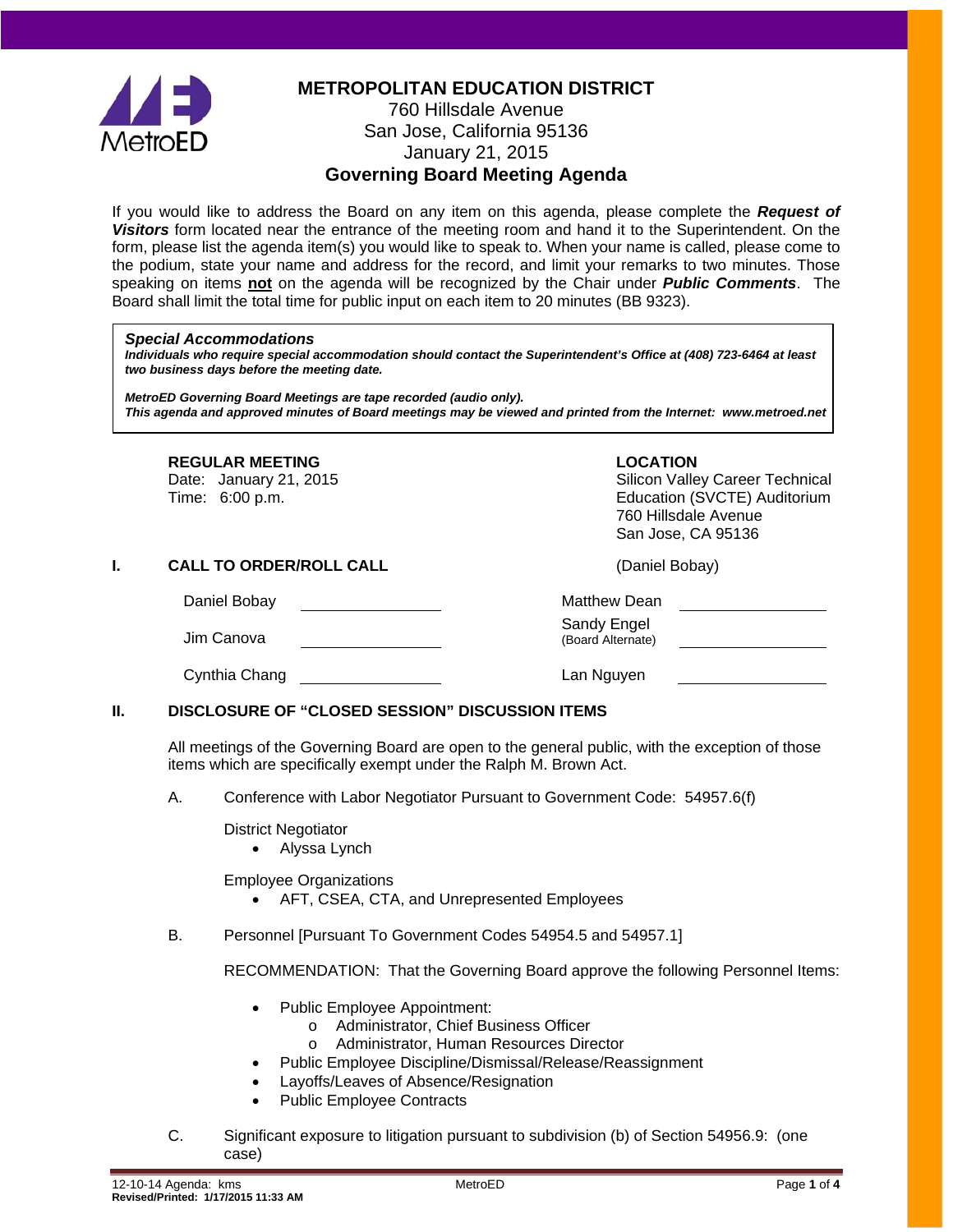## **III. PUBLIC COMMENTS REGARDING CLOSED SESSION ITEMS**

Members of the public may address the Board on any subject not on tonight's agenda; however, provisions of the Brown Act (Government Code 54954.2(a) and .3) preclude any action. As an unagendized item, no response is required from the Board or District Staff and no action can be taken; however, the Board may instruct the Superintendent to agendize the item for a future meeting. When your name is called, please come to the podium, state your name and address for the record, and limit your remarks to two minutes for individuals or five minutes for a group.

# **Location: SVCTE, RM 819** V. REGULAR MEETING<br>Reconvene from Closed Session<br>Reconvene from Closed Session<br>**Reconvene from Closed Session Reconvene from Closed Session VI. REPORT OF CLOSED SESSION ACTIONS** (Daniel Bobay) **VII. PLEDGE OF ALLEGIANCE** (Daniel Bobay) **VIII. ORGANIZATIONAL MEETING**

1 A. [Election of Officers:](http://fbsd.metroed.net/ksmith/Board_Agenda/01-21-15BoardAgenda/VIII-1A-D_Election-and-Appointment-of-Officers.pdf) President, Vice President, and Clerk<br>1 B. Appoint two MetroED Standing Audit Committee Represer [Appoint two MetroED](http://fbsd.metroed.net/ksmith/Board_Agenda/01-21-15BoardAgenda/VIII-1A-D_Election-and-Appointment-of-Officers.pdf) Standing Audit Committee Representatives

**IV. ADJOURN TO CLOSED SESSION Time: 6:02 p.m.** 

- 1 C. [Choose a representative](http://fbsd.metroed.net/ksmith/Board_Agenda/01-21-15BoardAgenda/VIII-1A-D_Election-and-Appointment-of-Officers.pdf) for the Santa Clara County School Boards Association<br>1 D. Appoint Superintendent as Secretary of the Board
- [Appoint Superintendent](http://fbsd.metroed.net/ksmith/Board_Agenda/01-21-15BoardAgenda/VIII-1A-D_Election-and-Appointment-of-Officers.pdf) as Secretary of the Board
- 1 E. [Approval of Calendar](http://fbsd.metroed.net/ksmith/Board_Agenda/01-21-15BoardAgenda/VIII-1E_Calendar-of-Regular-Board-Meetings-Feb2015-Jan2016.pdf) of Regular Board Meetings for February 2015 through January 2016

### **IX. ADOPT AGENDA** (President)

## **X. PUBLIC COMMENTS**

*Members of the public may address the Board on any subject not on tonight's agenda; however, provisions of the Brown Act (Government Code 54954.2(a) and .3) preclude any action. As an unagendized item, no response is required from the Board or District Staff and no action can be taken; however, the Board may instruct the Superintendent to agendize the item for a future meeting. When your name is called, please come to the podium, state your name and address for the record, and limit your remarks to two minutes for individuals or five minutes for a group.*

#### **XI. STUDENT REPORTS** (5-Minute Limitation) (President)

- A. Silicon Valley Career Technical Education (SVCTE) Student
- B. Silicon Valley Adult Education (SVAE) Student

## **XII. SILICON VALLEY CTE FEATURED PROGRAM** (15-Minute Limitation) (Marianne Cartan)

A. Fashion Design and Textile Art

### The Superintendent will update the Board on special projects or may request that individuals be allowed to present an item out of order on the agenda to accommodate their schedules.

# **XIII. SPECIAL ORDER OF BUSINESS** (Alyssa Lynch)

(Alyssa Lynch)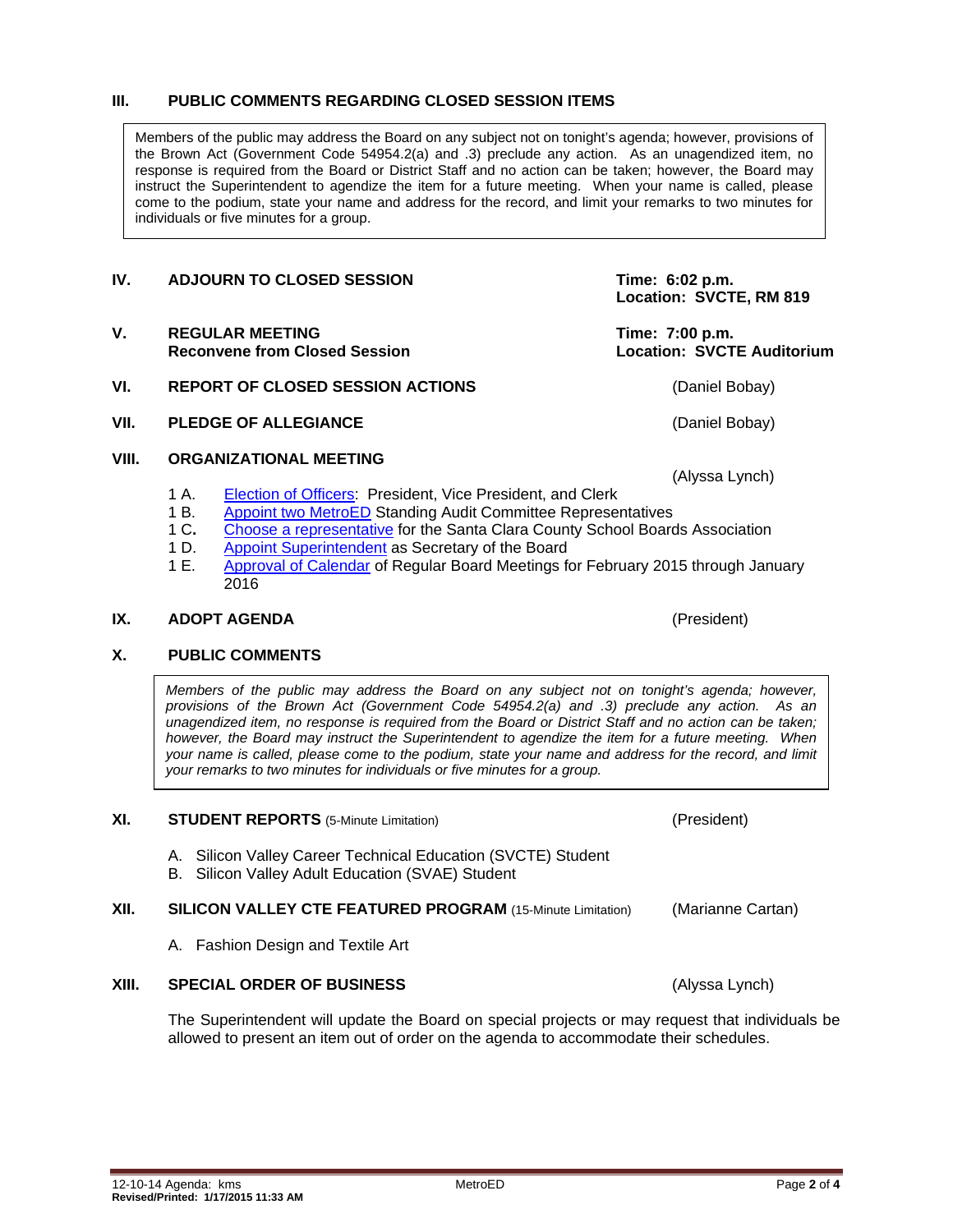### **XIV. CONSENT/ACTION CALENDAR (ACTION)**

**All matters listed under the Consent/Action Calendar and marked with an \*asterisk are considered by the Governing Board to be routine and will be enacted in one motion.** There will be no discussion of these items prior to the time the Board considers the motion, unless members of the Board or the Superintendent request specific items to be discussed and/or removed from the Consent Calendar.

\*1. [Approve Minutes](http://fbsd.metroed.net/ksmith/Board_Agenda/01-21-15BoardAgenda/Item-01_12-10-14BoardMinutes.pdf) from the Regular Board Meeting of December 10, 2014

#### **BUSINESS AND FINANCIAL FUNCTIONS**

- \*2. [Approve December](http://fbsd.metroed.net/ksmith/Board_Agenda/01-21-15BoardAgenda/Item-02.pdf) Warrants Approval List (Joyce Shen)
- \*3. [Approve Monthly](http://fbsd.metroed.net/ksmith/Board_Agenda/01-21-15BoardAgenda/Item-03.pdf) Financial Update for the period ended December 31, 2014 (Joyce Shen)
- \*4. [Approve Donations](http://fbsd.metroed.net/ksmith/Board_Agenda/01-21-15BoardAgenda/Item-04.pdf) Offered to District (Joyce Shen)
- \*5. [Approve Memorandum](http://fbsd.metroed.net/ksmith/Board_Agenda/01-21-15BoardAgenda/Item-05.pdf) of Understanding for Financial & Network Support Services (Regional Technology Center, Santa Clara County Office of Education) (Joyce Shen)
- \*6. [Approve Agreement w](http://fbsd.metroed.net/ksmith/Board_Agenda/01-21-15BoardAgenda/Item-06.pdf)ith Independent Contractor, Susan Hamilton, Consultant, \$14,000 (Ann Jones)
- \*7. [Approve Contract](http://fbsd.metroed.net/ksmith/Board_Agenda/01-21-15BoardAgenda/Item-07.pdf) for 2015 Legislative Advocacy, School Services of California; \$30,824 plus expenses (Alyssa Lynch)

#### **PERSONNEL FUNCTIONS**

\*8. [Approve Personnel](http://fbsd.metroed.net/ksmith/Board_Agenda/01-21-15BoardAgenda/Item-08.pdf) Assignment Orders #2015-07 (Ann Jones)

### **INSTRUCTIONAL AND STUDENT FUNCTIONS**

- \*9. [Approve New](http://fbsd.metroed.net/ksmith/Board_Agenda/01-21-15BoardAgenda/Item-09.pdf) Student Club, "SVCTE Fashion Club." (Marianne Cartan)
- \*10. [Approve Williams](http://fbsd.metroed.net/ksmith/Board_Agenda/01-21-15BoardAgenda/Item-10.pdf) Uniform Complaint Procedures Report (Ann Jones)
- \*11. [Adopt Resolution](http://fbsd.metroed.net/ksmith/Board_Agenda/01-21-15BoardAgenda/Item-11.pdf) #05-01-21-15; Career & Technical Education (CTE) Month (Alyssa Lynch)

**Recommendation: It is recommended the Governing Board approve Consent Calendar items \*1 through \*11.**

**MOTION: \_\_\_\_\_\_\_\_ SECONDED: \_\_\_\_\_\_\_\_ DISCUSSION VOTE: \_\_\_\_\_\_\_\_\_\_**

#### **XV. INFORMATION ITEMS/DISCUSSION ITEMS**

- 12. [Technology Update](http://fbsd.metroed.net/ksmith/Board_Agenda/01-21-15BoardAgenda/Item-12.pdf) (Bob Beaulieu)
- 13. [MetroED Legislative](http://fbsd.metroed.net/ksmith/Board_Agenda/01-21-15BoardAgenda/Item-13.pdf) Priorities for 2015-2016 (Alyssa Lynch)
- 14. [Legislative Update](http://fbsd.metroed.net/ksmith/Board_Agenda/01-21-15BoardAgenda/Item-14.pdf) (Alyssa Lynch)